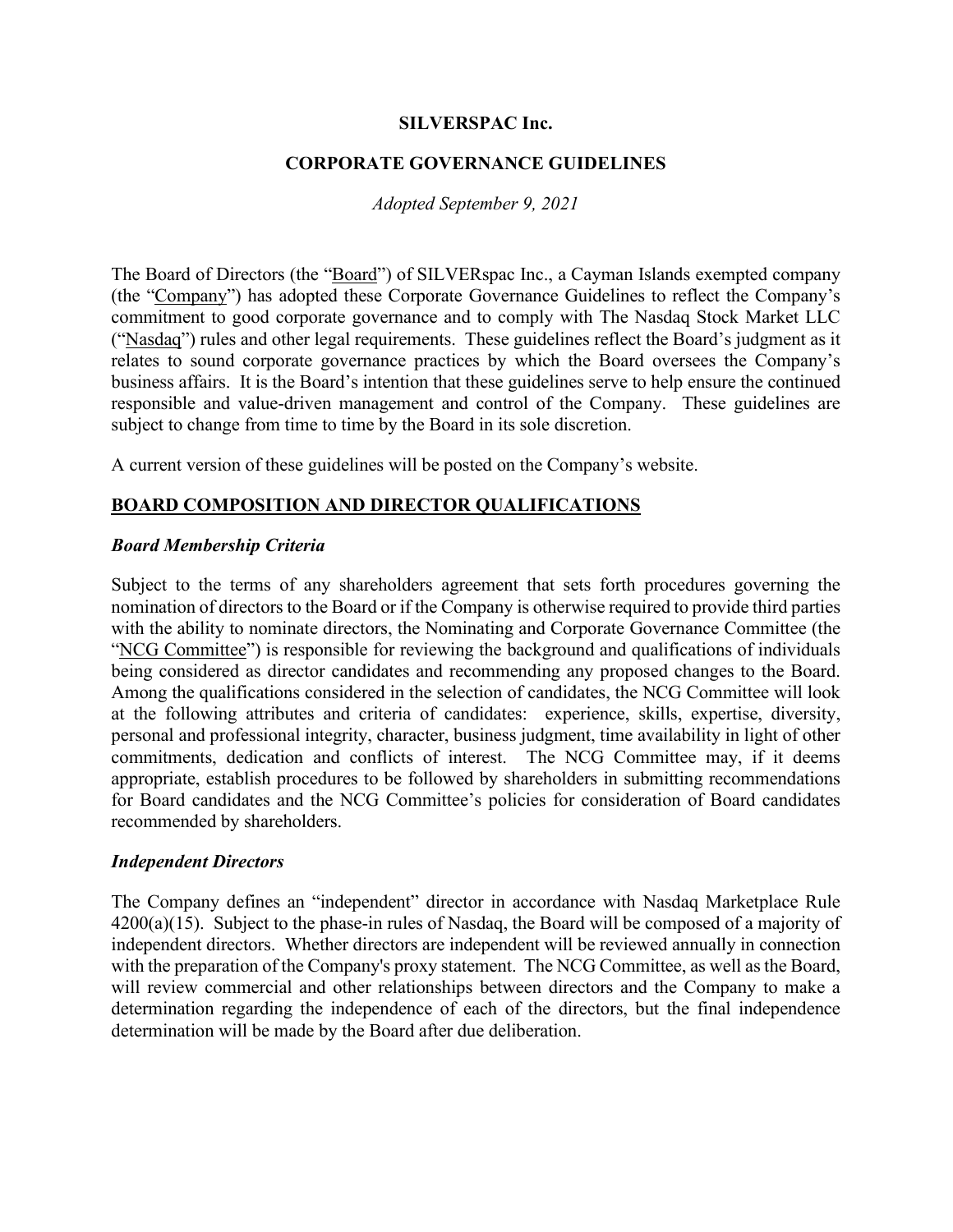### *Directors Who Cease to be Independent*

An independent director who ceases to qualify as such after appointment to the Board will be required to tender a resignation as a director promptly to the NCG Committee. The NCG Committee will consider the tendered resignation and recommend to the Board whether to accept or reject the resignation, taking into consideration the effect of such change on the interests of the Company.

## *Directors Who Change Their Job Responsibility*

When a director's principal occupation or business association changes substantially from that which he or she held when originally invited to join the Board (including retirement), he or she will promptly notify the NCG Committee and the NCG Committee will evaluate whether the change in circumstances is consistent with the Board's original intent for selecting that director and the current guidelines for membership on the Board. Following its evaluation, the NCG Committee will recommend to the entire Board whether to nominate the director for re-appointment at the next annual meeting of shareholders at which such director will be up for appointment. While the Board does not believe that a director presenting such changes should necessarily leave the Board, there should be an opportunity for the Board, through the NCG Committee, to review the appropriateness of the director's re-appointment to the Board.

## *Board Tenure*

In accordance with the Company's Amended and Restated Memorandum and Articles of Association, there are no established term limits for service on the Board.

### *Director Retirement*

There are no established limits for retirement from the Board.

## *Notification of Additional Board Service*

Directors will advise the chairperson, if applicable, of the Board (the "Chairperson") and the Chairperson of the NGC Committee in advance of accepting an invitation to serve on another public company board (for the avoidance of doubt, a public company is a company with publicly traded equity). Service on boards and committees of other organizations should be consistent with the Company's Code of Ethics and Business Conduct. If a member of the Company's Audit Committee serves on more than three public company audit committees, the Board will determine whether such simultaneous service impairs the director's ability to serve effectively on the Company's Audit Committee. The Board does not feel that it is appropriate to limit the number of public company boards on which directors may serve.

## **BOARD OF DIRECTORS RESPONSIBILITIES**

The business affairs of the Company are managed under the direction of the Board. The Board believes that the primary responsibilities of directors are to exercise their business judgment in good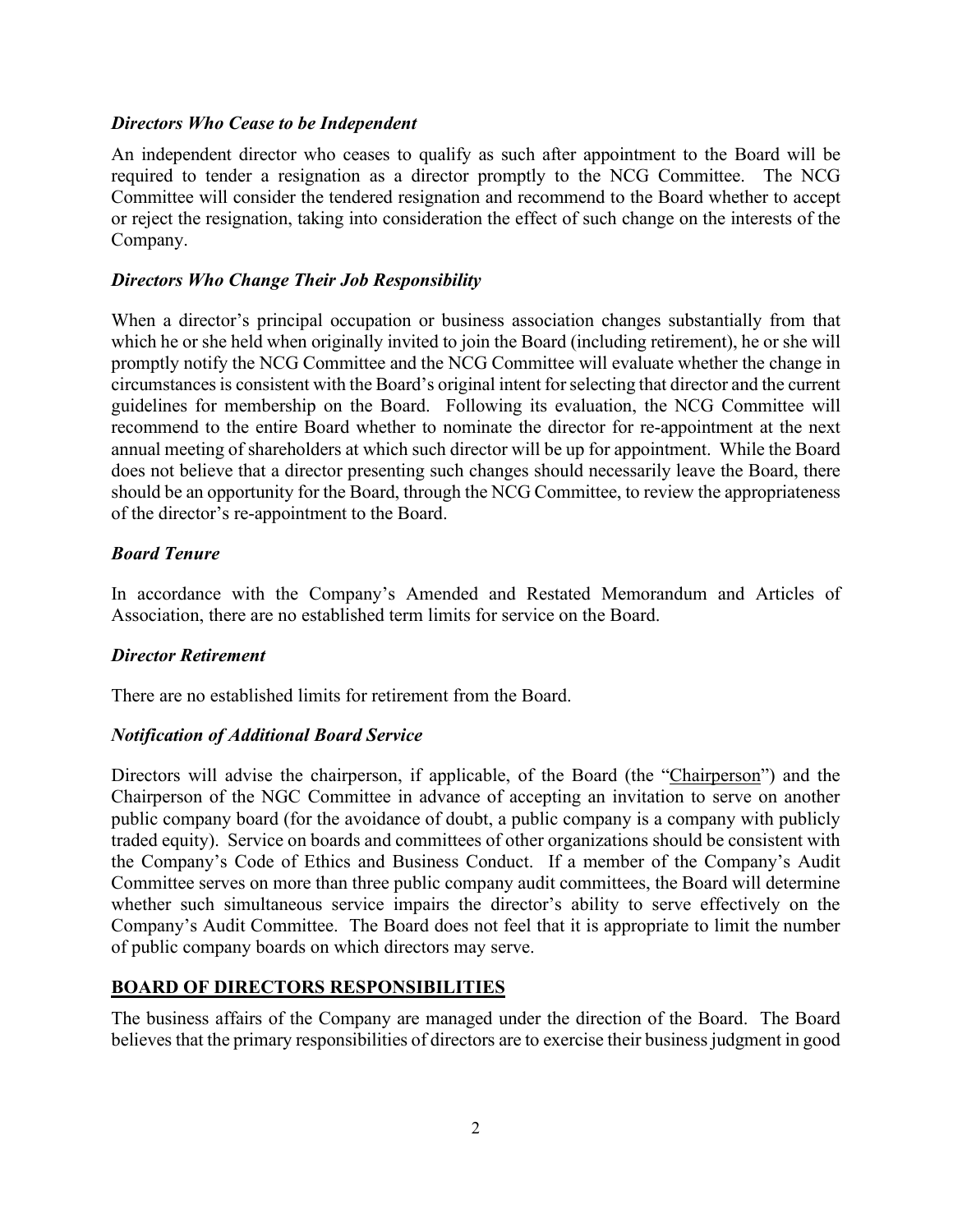faith and to act in what they reasonably believe is in the best interests of the Company and its shareholders. Directors must fulfill their responsibilities consistent with their fiduciary duty to shareholders, in compliance with all applicable rules and regulations. In forming his or her judgment, each director is entitled to rely in good faith on the accuracy of the records of the Company and the information, opinions, reports or statements presented by the Company's officers, employees, Board committees, outside advisors and auditors. In discharging that obligation, directors are entitled to rely on the honesty and integrity of the Company's senior executives and its outside advisors and auditors.

The Board recognizes that certain of the Company's officers and directors presently have, and any of them in the future may have, additional fiduciary or contractual obligations to other entities pursuant to which such officer or director is or will be required to present a business combination opportunity to such entity. Accordingly, the Board recognizes that if any of the Company's officers or directors becomes aware of a business combination opportunity that is suitable for an entity to which he or she has then-current fiduciary or contractual obligations, he or she may need to honor those fiduciary or contractual obligations to present such business combination opportunity to such entity, subject to applicable fiduciary duties under Cayman Islands law.

## **BOARD MEETINGS AND PROCEDURES**

## *Meeting Frequency*

Following the Company's initial business combination, the Board will hold at least one regularly scheduled meeting each quarter.

### *Chairperson of the Board*

The Chairperson will preside over all meetings of the directors, be responsible for the agenda at all meetings of the Board and will preside over general meetings of the Company. The Chairperson will convey recommendations of the independent directors to the Board of Directors and will be the liaison between the Board and the management of the Company. The Chairperson will preview information sent to the Board as necessary and approve meeting schedules to assure that there is sufficient time for discussion of all agenda items. If there is no person who holds the office of Chairperson of the Company, or if at any meeting the Chairperson is not present within five minutes after the time appointed for the meeting to commence, the vice-chairperson, if applicable, of the Board (the "Vice-Chairperson") will preside over the meeting. If there is no person who holds the office of Chairperson or Vice-Chairperson of the Company, or if at any meeting neither the Chairperson nor Vice-Chairperson is present within five minutes after the time appointed for the meeting to commence, directors present may choose one of their number to be chairperson of the meeting.

### *Agenda Items*

Each director is free to suggest agenda items to the Chairperson and to raise at any meeting topics not on the agenda.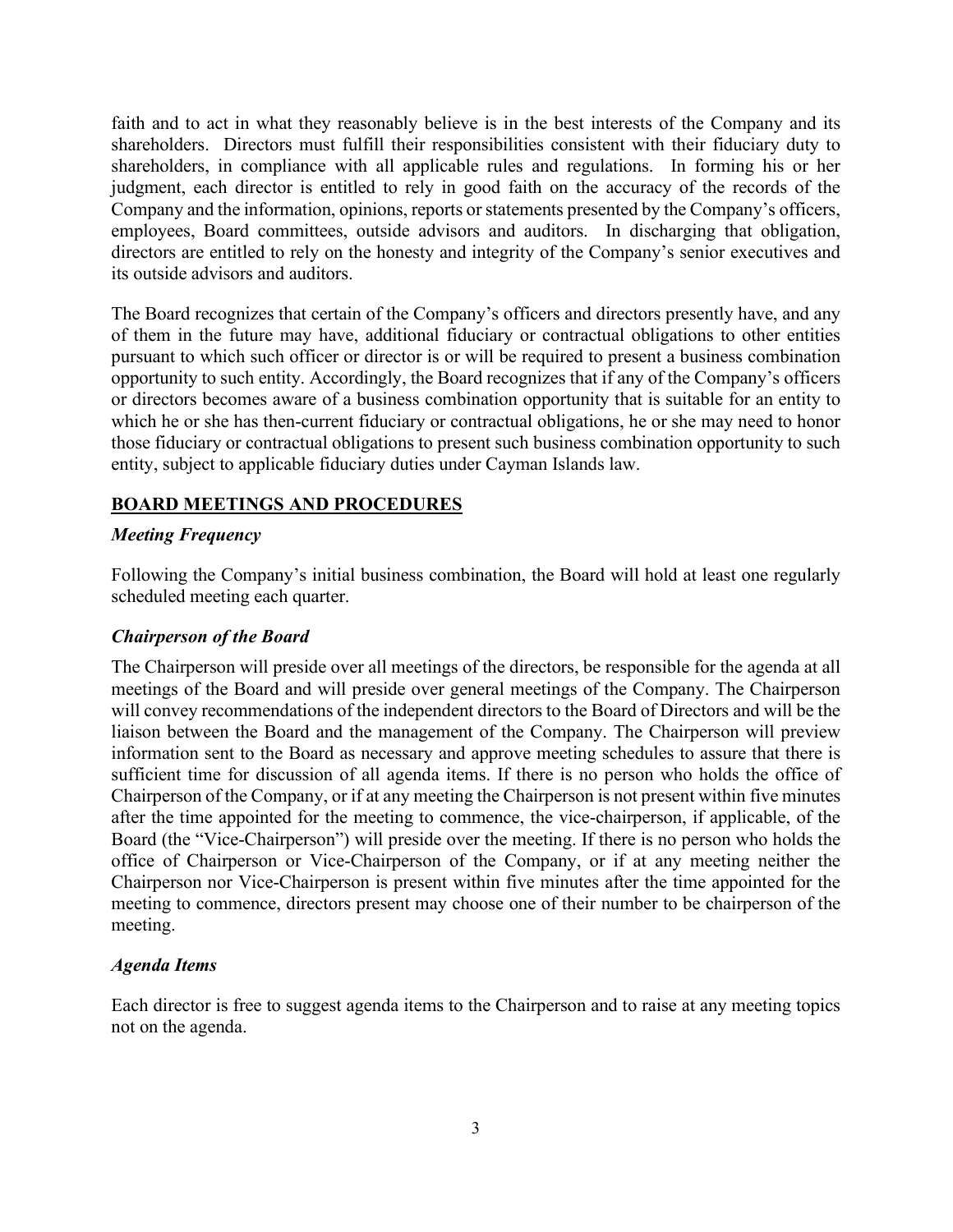#### *Attendance*

All directors are expected to make reasonable best efforts to attend all meetings of the Board, meetings of the committees of which they are members and any annual meeting of shareholders. Members are encouraged to attend Board meetings and meetings of committees of which they are members in person, but may also attend such meetings by telephone or video conference.

#### *Meeting Materials and Preparation*

Information and materials important to the Board's understanding of topics expected to be discussed at meetings should, to the extent practical, be distributed sufficiently in advance to permit prior review. In the event of a meeting on short notice, or if materials would contain highly confidential or sensitive information, it is recognized that written materials might not be available in advance.

Each director should be sufficiently familiar with the business of the Company, including its financial statements and capital structure, and the risks and competition it faces, to facilitate active and effective participation in the deliberations of the Board and of each committee on which he or she serves. Management will make appropriate personnel available to answer any questions a director may have about any aspect of the Company's business. Directors should also review the materials provided by management and advisors in advance of the meetings of the Board and its committees and should arrive prepared to discuss the issues presented.

### *Separate Sessions of Non-Management Directors*

Non-management directors will meet regularly, in executive session, without management. If not a member of management, the Chairperson (if any) will preside in executive session. If there is no Chairperson or the Chairperson is absent or disqualified, the Vice-Chairperson will preside. If there is not Chairperson or Vice-Chairperson, or if the Chairperson and Vice-Chairperson are absent or disqualified, the Chairperson of the Audit Committee, if independent, will preside. If the Chairperson of the Audit Committee is absent, or not independent, an independent director designated by the other independent directors will preside.

In the event that the non-management directors include directors who are not independent, the Company will, at least once a year, schedule an executive session including only independent directors.

### **DIRECTOR COMMUNICATIONS**

### *Director Communications with Management and Outside Advisors*

It is management's job to formulate, propose and implement strategic choices and the Board's role to approve and evaluate strategic direction and results. However, the Board and management are better able to perform their responsibilities if there is an ongoing dialogue among the Chief Executive Officer, other senior managers and Board members. To facilitate these discussions, directors will have access to the Company's senior management team. In addition, non-management directors are encouraged to contact senior managers of the Company without senior corporate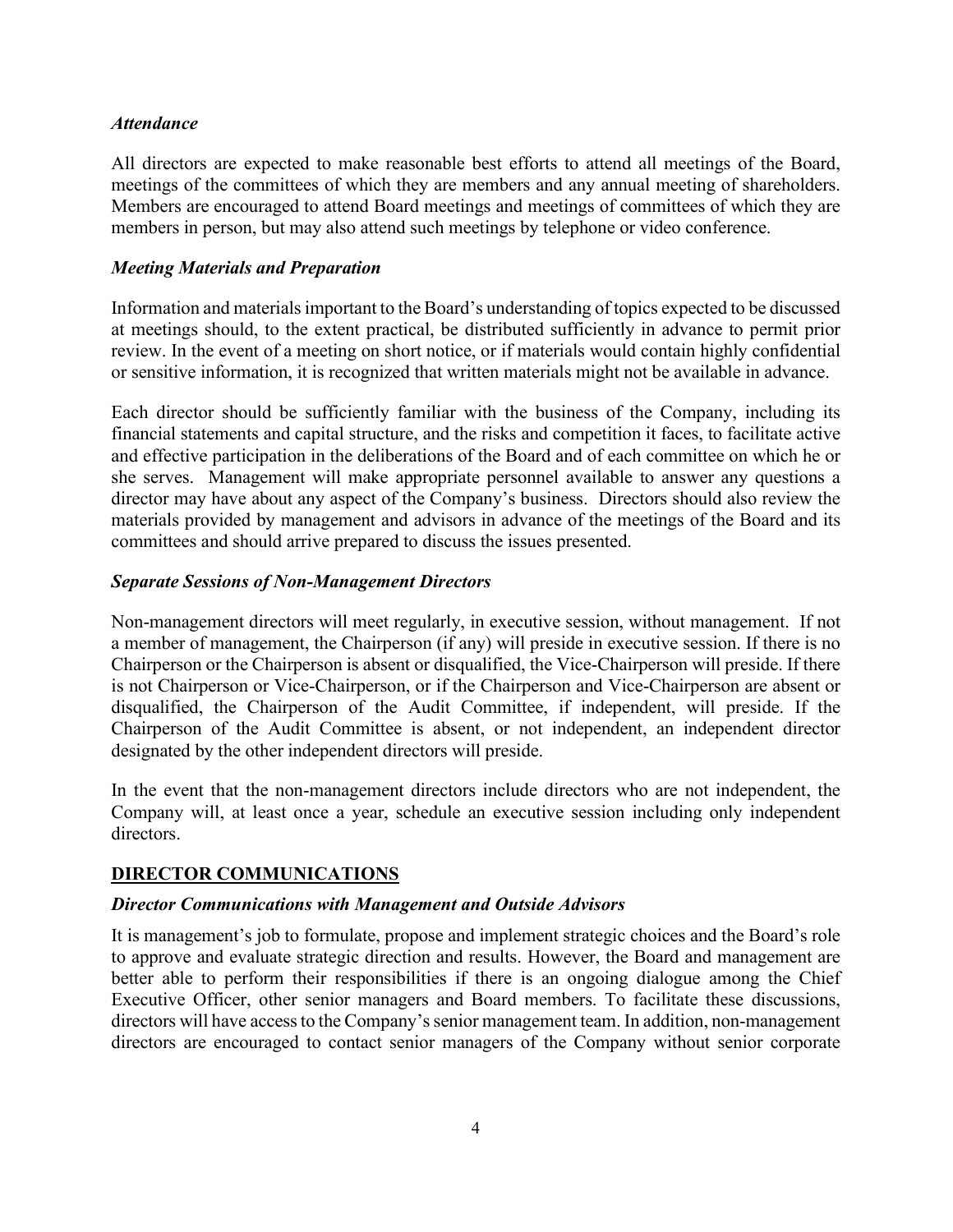management present. The Board and its committees shall have the right at any time to retain independent outside accounting, financial, legal or other advisors, and the Company shall provide appropriate funding, as determined by the Board or any committee, to compensate such independent outside advisors, as well as to cover the ordinary administrative expenses incurred by the Board and its committees in carrying out their duties.

### *Board Interaction with Institutional Investors, Analysts, Press and Customers*

Generally, management should speak for the Company. Each director should refer all inquiries from institutional investors, analysts, the press or customers to the Chief Executive Officer or his or her designee(s).

# **DIRECTOR COMPENSATION**

The Board, upon the recommendation of the Compensation Committee, will establish the form and amount of compensation to be paid to directors, if any, and review this compensation each year.

## **DIRECTOR ORIENTATION AND CONTINUING EDUCATION**

The Company will provide each new director with an orientation packet to familiarize him or her with, among other things, the Company's (i) acquisition plan or, following its initial business combination, its business and strategic plans, (ii) significant financial, accounting and risk management issues, (iii) compliance programs, (iv) code of ethics and business conduct, (v) insider trading policy, (vi) corporate governance guidelines, (vii) principal officers and (viii) independent auditors.

Each director is expected to be involved in continuing director education on an ongoing basis to enable him or her to better perform his or her duties and to recognize and deal appropriately with issues that arise, if prior to the Company's initial business combination, in light of the Company's goal of finding an acquisition target and completing an initial business combination. The Company will pay all reasonable expenses related to the continuing director education.

## **COMMITTEES OF THE BOARD**

## *Number, Structure and Appointment of Committee Members*

The Board shall have at all times three (3) standing committees: an Audit Committee, a Compensation Committee and a Nominating and Corporate Governance Committee. All members of these committees shall be independent directors, subject to the phase-in rules of Nasdaq, and shall be appointed by the Board upon recommendation of the NCG Committee. The Board may, from time to time, establish or maintain additional committees as necessary or appropriate.

### *Committee Charters*

Each committee shall discharge its responsibilities in accordance with its own charter. Each committee charter shall set forth: the purposes, goals and responsibilities of the committee; qualifications for membership on the committee; and committee structure and operations. Each committee charter shall also specify procedures for committee member appointment and removal,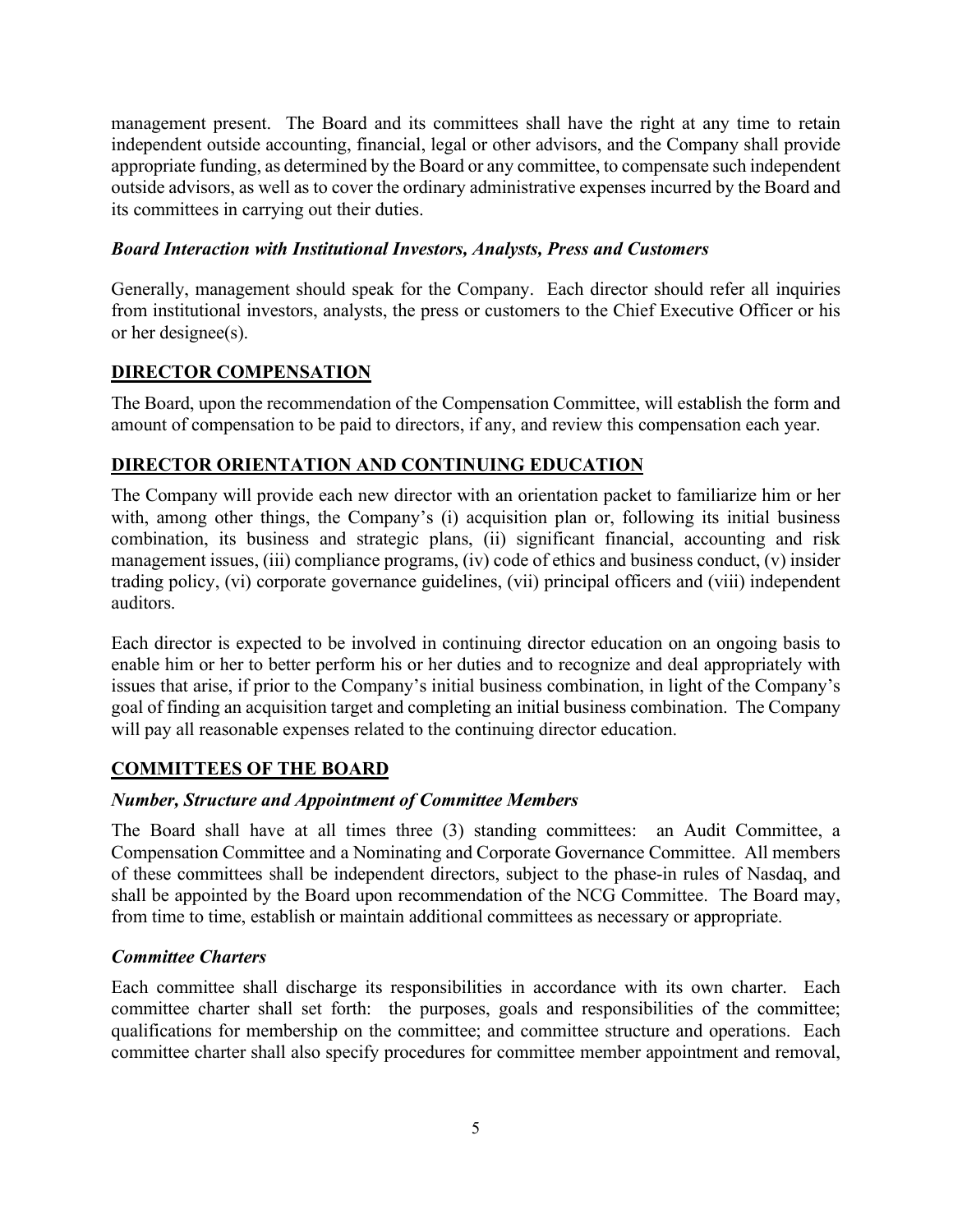as well as require that the committee annually evaluate its performance and report its assessment to the NCG Committee.

## *Committee Meetings*

The chairperson of each committee, in consultation with committee members, shall determine the frequency and length of committee meetings. The Chairperson of the committee, in consultation with committee members and appropriate members of management, shall establish the committee's meeting agenda. Each committee member may recommend items for inclusion on the committee's meeting agenda.

# **LEADERSHIP DEVELOPMENT**

# *Evaluation of the Chief Executive Officer*

In accordance with the terms of its charter, the Compensation Committee will conduct an annual review of the Chief Executive Officer's performance and report its conclusions to the independent directors of the Board. The evaluation should be based on objective criteria including, but not limited to, the performance of the Company's business, accomplishment of the Company's goal of completing an initial business combination and, thereafter, its long-term and short-term strategic objectives and management development.

## *Succession Planning*

From and after the completion of the Company's initial business combination, the Compensation Committee, in consultation with the Chief Executive Officer, shall annually report to the Board on succession planning, which shall include emergency Chief Executive Officer succession, Chief Executive Officer succession in the ordinary course and succession for other members of senior management. The entire Board will work with the committee to evaluate potential successors to the Chief Executive Officer. The Chief Executive Officer should at all times make available his or her recommendations and evaluations of potential successors, along with a review of any development plans recommended for such individuals.

# **ANNUAL PERFORMANCE EVALUATION OF THE BOARD**

The Board will conduct an annual self-evaluation to determine whether it and its committees are functioning effectively. The NCG Committee shall be responsible for conducting this evaluation by annually assessing the performance of the Board and its committees, and reporting its conclusions to the full Board. In performing its review, the committee shall solicit and consider the input of all of the directors through an evaluation process in which each director is asked to critically evaluate the performance of the Board and each committee on which he or she serves. At the discretion of the committee, this review may, from time to time, include input from each director on the performance of each other Board member. Candor shall be encouraged by ensuring that evaluations are and remain anonymous. This responsibility is in addition to, and shall be coordinated with, the committee's responsibility to annually assess whether the appropriate balance of skills and characteristics are represented on the Board.